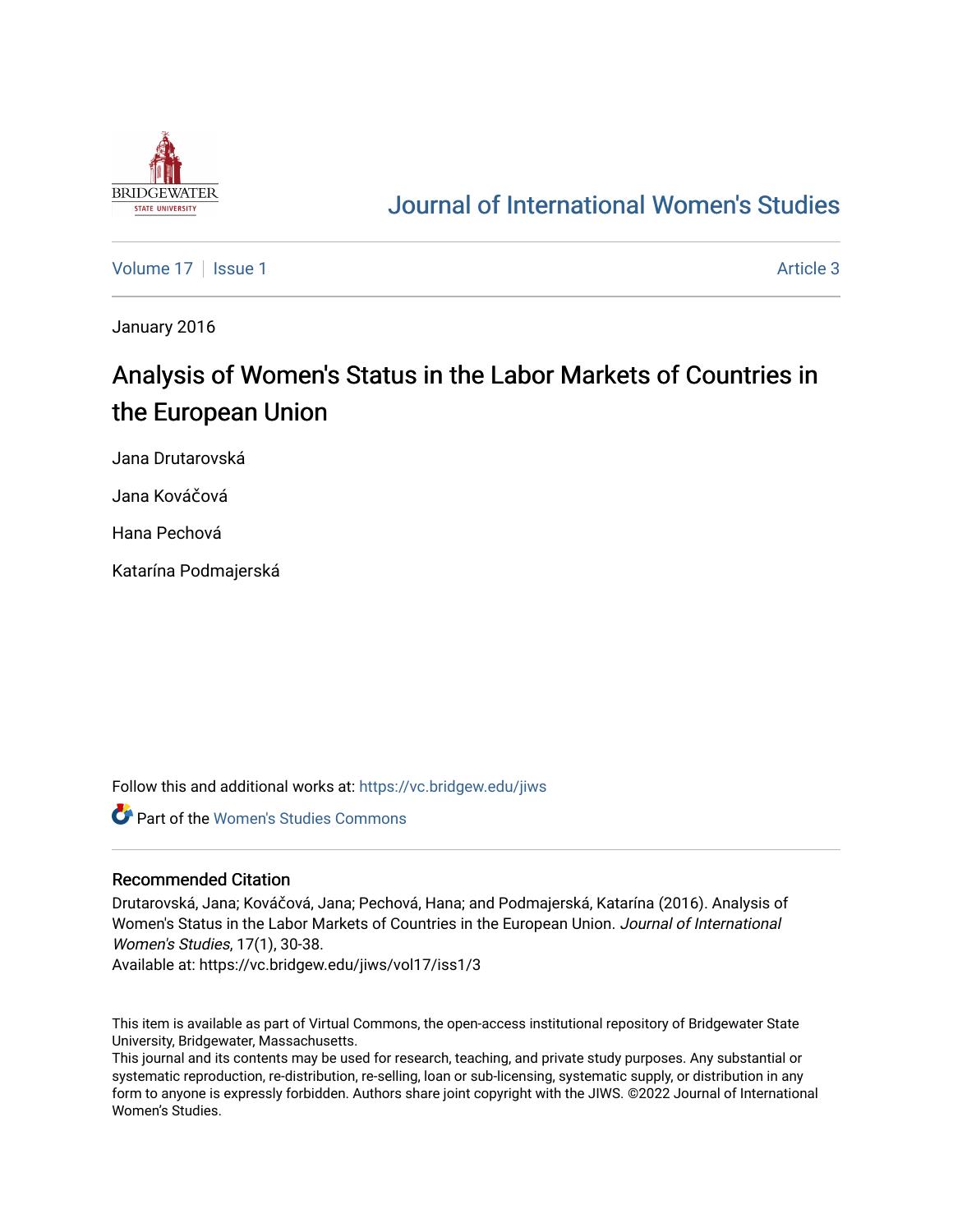#### Drutarovská et al.: Women's Status in the Labor Markets

This journal and its contents may be used for research, teaching and private study purposes. Any substantial or systematic reproduction, re-distribution, re-selling, loan or sub-licensing, systematic supply or distribution in any form to anyone is expressly forbidden. ©2016 Journal of International Women's Studies.

## **Analysis of Women's Status in the Labor Markets of Countries in the European Union<sup>1</sup>**

By Jana Drutarovská<sup>2</sup>, Jana Kováčová<sup>3</sup>, Hana Pechová<sup>4</sup>, Katarína Podmajerská<sup>5</sup>

## **Abstract**

This article examines the status of women in labor market conditions within the European Union member countries. Since the women's status in the labor market and their participation in the labor process belong to one of the most discussed topics, we decided to analyze selected indicators and to compare them using cluster analysis method. The main objective of this article is to present an analysis of the situation and position of women in the labor markets of 28 member states of the EU using selected Quality of Life Indicators. The method of cluster analysis is applied in order to group countries with similar gender and labor market characteristics together.

*Key Words:* Cluster Analysis, Labor Market, European Union, Women's status

#### **Introduction**

 $\overline{a}$ 

Women represent more than one half of the world's population but according to many researchers, "their contribution to the economic activity measured by the growth and well-being is below their potential" (IMF, 2013). Generally, in many European countries it can be observed that there is an increase in women's participation in the labor market. This is seen as a key factor in

<sup>&</sup>lt;sup>1</sup> First version of this research was presented during Summer school DOCs on the Move 2014, which took place at the University of Economics in Bratislava, Slovak Republic from 7<sup>th</sup> July to 18<sup>th</sup> July 2014. This paper is supported by Student Grant Competition of the Faculty of Economics, VŠB-Technical University of Ostrava (project registration number: SP2015/93 "Application of Hybrid MADM Methods in the Field of Business Administration, Management and Marketing"). All support is greatly acknowledged and appreciated.

<sup>2</sup> Jana Drutarovská is a PhD. candidate in International Economic Relations at the Faculty of International Relations at the University of Economics in Bratislava, Slovakia. Her dissertation thesis focuses on the impact of speculative financial operations on stability of the world economy. *Contact address:* University of Economics in Bratislava, Faculty of International Relations, Department of International Economic Relations and Economic Diplomacy, Dolnozemská cesta 1, 852 35 Bratislava, jana.drutarovska@euba.sk. *Dissertation supervisor:* doc. Ing. Tomáš Dudáš, PhD.

<sup>3</sup> Jana Kováčová is a PhD. candidate in Finance and Banking at the Faculty of National Economy at the University of Economics in Bratislava, Slovakia. Her dissertation thesis focuses on the role of the International Monetary Fund in the current unstable economic environment and its reform. *Contact address:* University of Economics in Bratislava, Faculty of National Economy, Department of Banking and International Finance, Dolnozemská cesta 1, 852 35 Bratislava, jana.kovacova@euba.sk. *Dissertation supervisor:* prof. Ing. Anežka Jankovská, CSc.

<sup>4</sup> Hana Pechová is a PhD. candidate in Marketing and Business at the Faculty of Economics at the VSB - Technical University of Ostrava, Czech Republic. Her dissertation thesis focuses on the customer relationship management performance measurement. *Contact address:* VSB – Technical University of Ostrava, Faculty of Economics, Department of Marketing and Business, Sokolská 33, 701 21 Ostrava, hana.pechova@vsb.cz. *Dissertation supervisor:* doc. Ing. Lenka Kauerová, CSc.

<sup>&</sup>lt;sup>5</sup> Katarína Podmajerská is a PhD. candidate in Financial Management at the Faculty of Business Management at the University of Economics in Bratislava, Slovakia. Her dissertation thesis focuses on the influence of the financial crises on the risk of investing in financial instruments. *Contact address:* University of Economics in Bratislava, Faculty of Business Management, Department of Corporate Finance, Dolnozemská cesta 1, 852 35 Bratislava, katarina.podmajerska@gmail.com. *Dissertation supervisor:* prof. Ing. Božena Hrvoľová, CSc.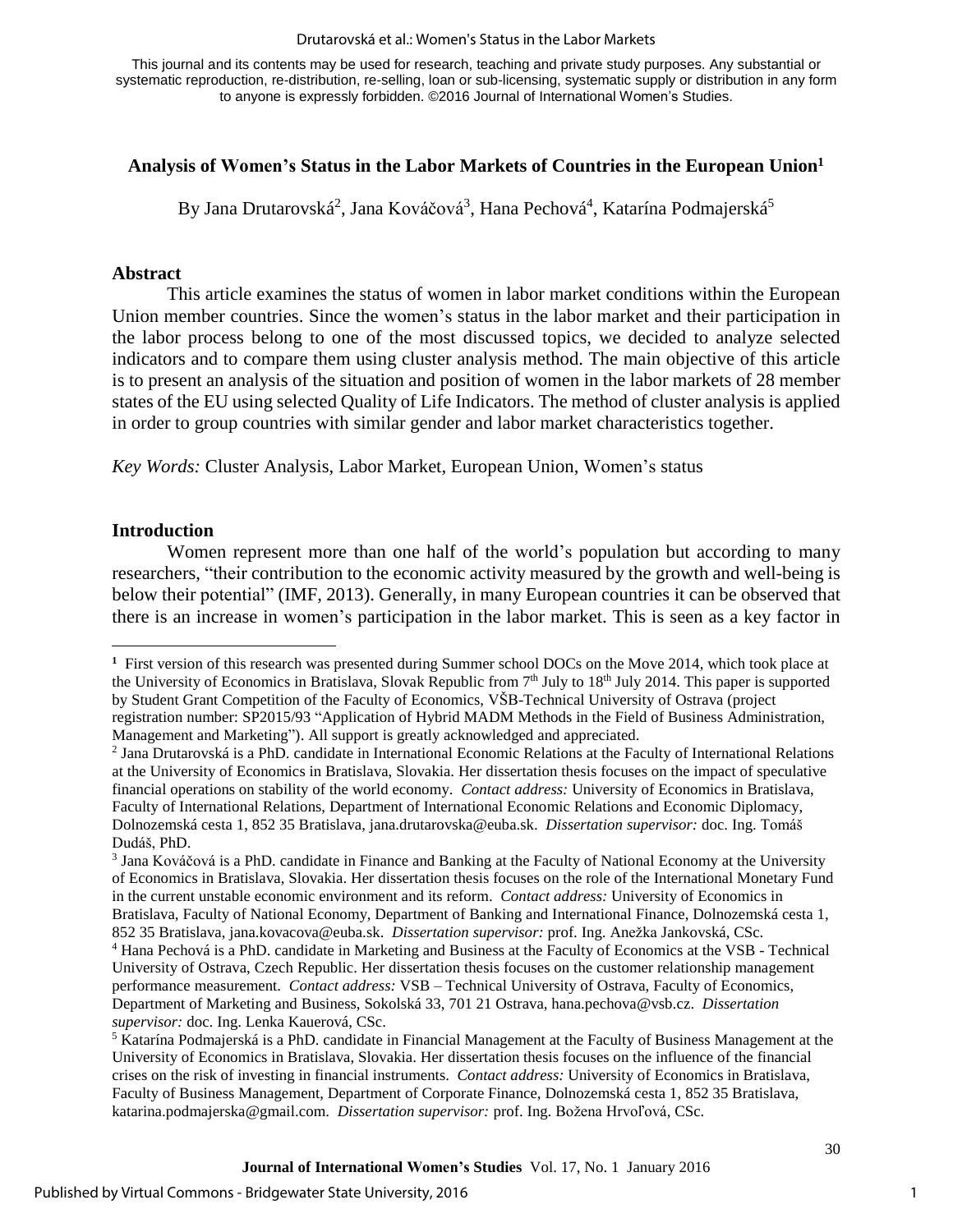achieving the goals of the European Employment Strategy and the Europe 2020 Strategy. Therefore, it seems that the situation for women has improved over time, and that is the reason we have decided to have a closer look at this issue as well as to reveal the situation for women in the labor markets within the European Union (EU).

First, we had to think about research methodology because the existing economic literature identifies a lot of factors that determine the quality of life, defined as the well-being of an individual and society, as well as the labor market. Cipollone, Patacchini and Vallanti (2012) identify the following factors that contribute to women's labor market behavior: changes in cultural attitudes towards work, demographic factors, changes in the characteristics of the female population and educational choices. Other factors that are often included in empirical researches are reforms of the welfare state and changes in policies of labor market institutions. There are various studies focusing on the impact of labor market institutions on women's employment and labor market participation in European countries (Jaumotte, 2003 and Genre et al., 2010). The general conclusion of these studies is that labor market institutions are important for women's participation in the labor market and labor force. For our research we were interested in such indicators that are expressed by statistical data. The Eurostat database gathers many statistics including the labor market and labor force data. Based on that, the Quality of Life Indicators were found to be useful and accurate.

 The main objective of this article is to present an analysis of the situation and position of women in the labor markets of 28 Member states of the EU using selected Quality of Life Indicators. For these purposes we have formulated a hypothesis: The Status of women within different EU member countries in selected Quality of Life Indicators with an emphasis on the participation in labor markets does not differ from one country to another. We formulated this hypothesis based on the assumption that all women in EU countries (28 members) belong to developed economies that are generally known by their access to education and employment, appropriate working conditions and high engagement of women in the labor markets. A cluster analysis is applied in order to group countries with similar gender and labor market characteristics together.

## **Methodology**

#### *Selection of Quality of Life Indicators with an Emphasis on Labor Market*

"The analysis of quality of life is considered one of the main challenges of economic science in view of its important role in political, social and economic areas." (Somarriba, Pena, 2009) For the measurement and evaluation of the status of women of the EU in selected Quality of Life Indicators we have used the database of Eurostat, which provides appropriate statistical information. In 2011, The European Statistical System Committee decided to work towards developing a set of Quality of Life Indicators for the EU. They are divided into 9 dimensions: material living condition, health, governance and basic rights, overall experience of life, productivity or main activity, education, leisure and social interactions, economic and physical safety as well as natural and living environment. The dimensions are broken down into topics and subtopics. We have selected from them six indicators related to the labor market: education, weekly hours of work, income, risk of poverty, unemployment rates and life expectancy. We have investigated these six indicators among women in 28 countries of the EU in the year 2012.

The first selected indicator, *Education*, refers to acquired competence and skills. It reflects the percentage of the population (females in EU from 15 to 64 years) with Bachelors and Master's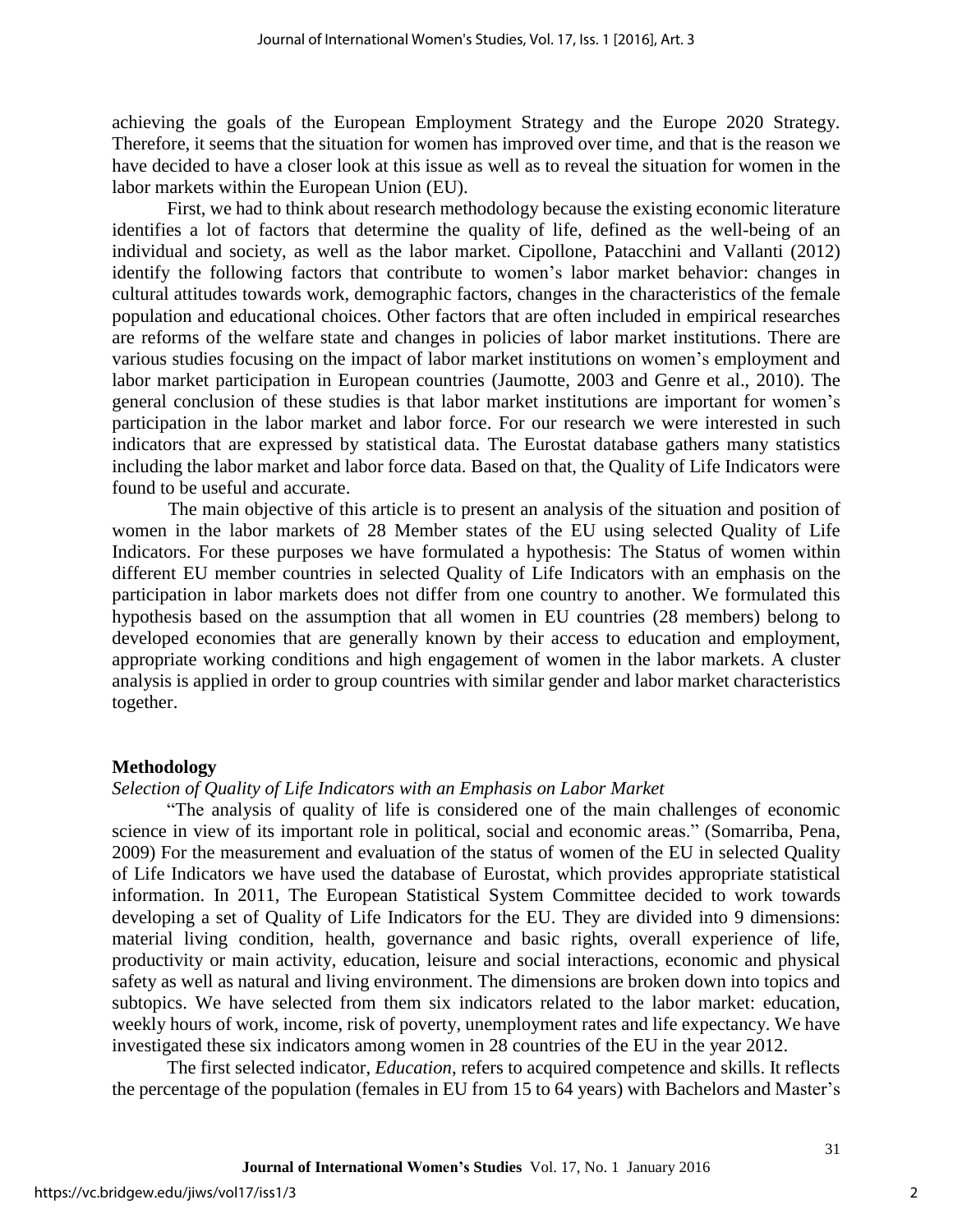degrees. *Weekly hours of work* expresses the average number of weekly hours of work spent at a woman's full-time job. Another indicator, *Income*, represents average net yearly income of women in the EU in euro currency. *Risk of Poverty* reflects the percentages of females exposed to poverty or are at the poverty threshold. The next indicator, *Unemployment Rate*, expresses the percentage of females, from 15 to 64 years, who are unemployed. The last selected quality of life indicator is *Life Expectancy*; this is a subtopic of the topic outcomes of health dimension. The mean number indicates the number of years that a newborn child (girl) can expect to live if subjected throughout her life to the current mortality conditions (age specific probabilities of dying). In Table 1 a summary of the descriptive statistics of selected indicators for European Union is shown.

|                       | Education<br>$(\% )$ | Weekly<br>hours of<br>work | Inco<br>me<br>(EUR<br>$\mathcal{C}$ | Risk of<br>poverty<br>$(\%)$ | Unemployment<br>rate $(\%)$ | Life<br>expectancy<br>(years) |
|-----------------------|----------------------|----------------------------|-------------------------------------|------------------------------|-----------------------------|-------------------------------|
| Minimum               | 14.2                 | 37.1                       | 2070                                | 10.5                         | 4.4                         | 77.4                          |
| Maximum               | 39.2                 | 42.2                       | 32180                               | 23.6                         | 28.3                        | 84.7                          |
| Mean                  | 27.075               | 40.046                     | 13401<br>.3                         | 16.904                       | 10.811                      | 81.529                        |
| Standard<br>Deviation | 8.1029               | 1.1821                     | 8197.<br>7                          | 3.5801                       | 5.5079                      | 2.0441                        |

|  |  | Table 1. Descriptive Statistics (European Union, Year 2012) |  |
|--|--|-------------------------------------------------------------|--|
|  |  |                                                             |  |

Source: Own elaboration using data in Eurostat, 2014.

As can be seen, more than 27% of women in the EU in the year 2012 had first and second stage of tertiary education. Romania had the least number of females with first and second stage of tertiary education, with only 14.2%. On the other hand, Estonia had almost 40% of women with tertiary education. Mean weekly hours worked by women in 2012 in the EU were 40.046 hours. In Ireland, females worked an average of only 37.1 hours per week. The longest time spent at work per week was in Austria. The average net yearly income in EU was 13 401.36 EUR. The women in Luxembourg earned the highest income; coming out to 2.4 times more than the mean. Women in Romania earned only 2 070 EUR per year. On average, more than 16.9% of women were exposed to the risk of poverty. The highest risk of poverty was in Greece, 23.6%. The lowest risk of poverty was in the Czech Republic. The average unemployment rate was 10.81%. In Austria, more than 95% of women were employed. The highest unemployment rate was measured in Greece at 28.3%. The average life expectancy was found to be around 81.5 years. The lowest life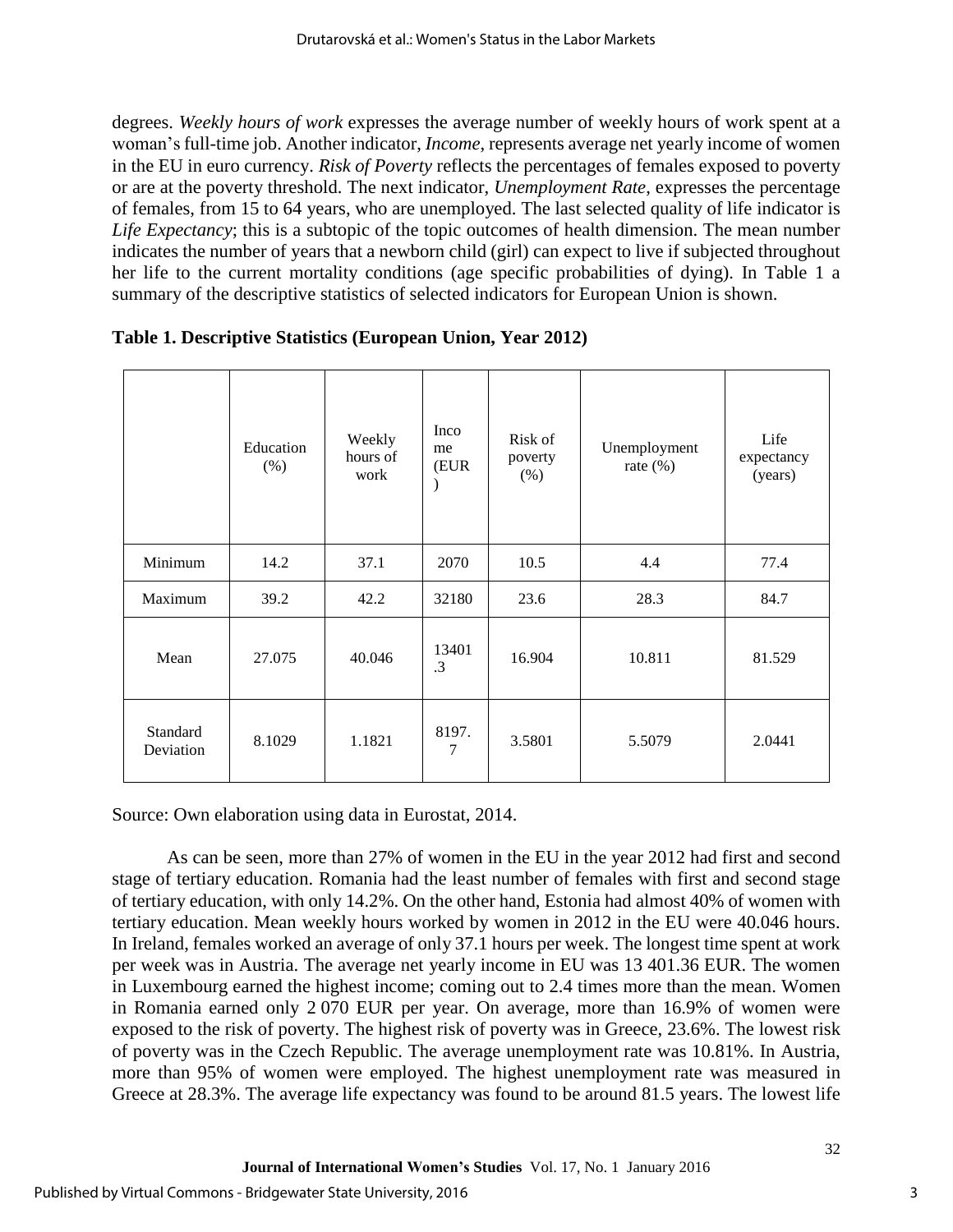expectancy was in Bulgaria, at only 77.4 years, and the highest life expectancy was in Spain, France and Lichtenstein.

#### *Cluster Analysis*

Cluster analysis belongs to a group of multivariate methods whose primary purpose is to group objects based on the characteristics they possess. Cluster analysis gathers objects that are very similar to others in the groups based on a set of selected characteristics. This method is used for classifying a large quantity of information into meaningful subgroups, called clusters, that are more manageable than individual datum. Obtained clusters show high internal homogeneity and high external heterogeneity (Hair, Black, et al., 2009).

Using cluster analysis, we can identify homogenous groups of objects and allows us to determine what in our sample belongs to which group. Cluster analysis also allows us to minimize variability within clusters and maximize variability between clusters. The aim of cluster analysis is to reduce the data by grouping them into smaller groups (Burns, R. B., Burns, R. A., 2008).

We can distinguish between hierarchical and nonhierarchical methods according to mutual arrangement of the data. Hierarchical cluster analysis combines the clusters gradually and reduces the number of clusters step by step until only one cluster is left. For this procedure we use the dendrogram (the hierarchical tree diagram), which shows us when and which objects join together using the dissimilarities, such as distance, between them (Mooi, Sarstedt, 2011).

First, we have to calculate distances among objects of cluster analysis. We can use different methods for distance measuring. For example, Euclidean distances or Squared Euclidean Distances are used more often in order to assign progressively greater weight on objects that are further apart (Mooi, Sarstedt, 2011). Squared Euclidean Distances can be calculated by following formula (Řezánková, 2009): where  $x_{il}$  is value of 1-th attribute on the i-th,

object,  $x_{il}$  is value of 1- th attribute on j-th object.

Second, we have to decide about the clustering algorithm. Clustering algorithm is the set of rules that specify between which points distances are measured to examine cluster membership. There are many methods used for clustering algorithm. For example, single linkage, complete linkage, average linkage with (between) groups, Ward´s method, centroid method and median method (Burns, Burns, 2008). According to Poledníková (2014), to determine the optimum solution, the most common approach is to use hierarchical cluster analysis and Ward's method, applying Squared Euclidean Distance as the distance of similarity measure.

The Ward method is mostly used for its analysis of the variance approach to evaluate the distances between clusters. Cluster membership is estimated by calculating the total sum of squared deviations from the mean of a cluster. The smallest possible increase in the error sum of squares occurs if the objects are more similar and clustered together. The last step of cluster analysis is the results interpretation.

## **The Result of Cluster Analysis**

The technique of the agglomerative hierarchical clustering was used to apply cluster analysis of 28 Member countries of the EU and 6 selected Quality of Life Indicators in the year 2012 from the Eurostat database. For the criterion of the distance, we selected the Squared Euclidean Distance as a base of Ward's method. Due to different scales of indicators (percentage, currency, hours, etc.), the statistical software chosen standardized by Z-score method selected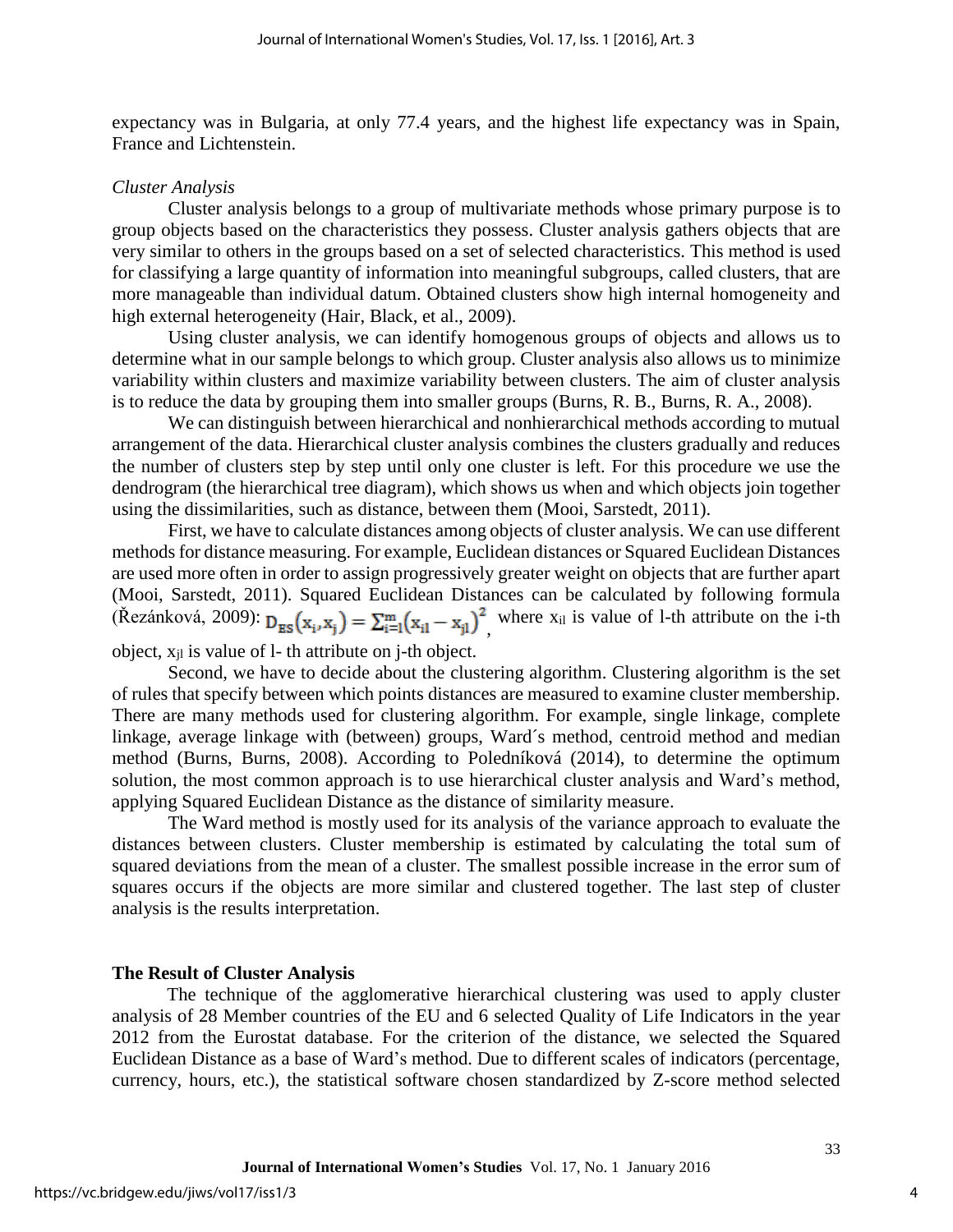indicators. The optimal solution in the form of four clusters was determined on the basis of the cluster analysis using statistical program SPSS.

Figure 1 presents the graphical illustration (dendrogram) of the arrangement of the clusters produced by cluster analysis. The dendrogram contains the gradual clustering of all EU member countries in the year 2012. The left side represents data of all 6 indicators of the 28 countries. The lines on the right side represent the clusters to which the countries belong and their length represents the distance (dissimilarity). The distance between merged clusters (0-25) is increasing with the level of merger. The red line in the dendrogram represents the optimal selected solution of the four clusters' distribution. The result of cluster analysis and distribution of all EU member countries is presented in Table 2.



## **Figure 1. Dendrogram of Cluster Analysis Using Ward Linkage**

Source: Own elaboration using data in Eurostat, 2014.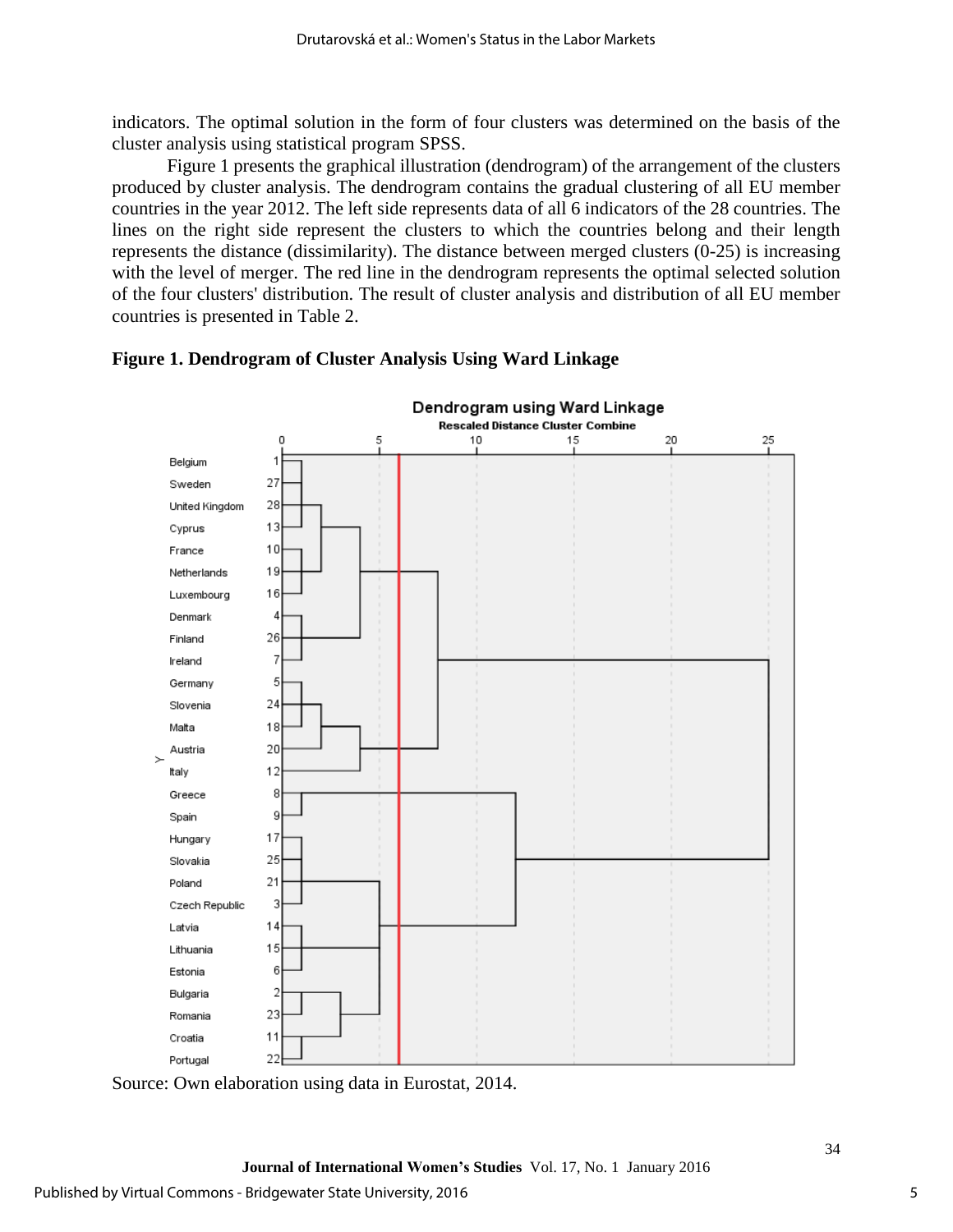| <b>Cluster 1</b>      | <b>Cluster 2</b> | <b>Cluster 3</b> | <b>Cluster 4</b> |
|-----------------------|------------------|------------------|------------------|
| Belgium               | Bulgaria         | Germany          | Greece           |
| Denmark               | Czech Republic   | Italy            | Spain            |
| Ireland               | Estonia          | Malta            |                  |
| France                | Croatia          | Austria          |                  |
| Cyprus                | Latvia           | Slovenia         |                  |
| Luxembourg            | Lithuania        |                  |                  |
| Netherlands           | Hungary          |                  |                  |
| Finland               | Poland           |                  |                  |
| Sweden                | Portugal         |                  |                  |
| <b>United Kingdom</b> | Romania          |                  |                  |
|                       | Slovakia         |                  |                  |

## **Table 2. Cluster Membership of EU 28 in 2012**

Source: Own elaboration using data in Eurostat, 2014.

## **The Clusters' Description and Evaluation of Women's Status in Clusters**

The optimal solution, according to the cluster analysis, presents distribution to four clusters. Cluster 1 is composed of ten countries: Belgium, France, Luxembourg, Netherlands (founding members of EU), Denmark, Ireland, United Kingdom (first enlargement in 1973), Finland and Sweden (fourth enlargement in 1995) and Cyprus (fifth enlargement in 2004). Cluster 2 represents the largest cluster and consists of 11 member countries: Bulgaria and Romania (sixth enlargement in 2007), Czech Republic, Estonia, Latvia, Lithuania, Hungary, Poland, Slovakia (fifth enlargement in 2004), Portugal (third enlargement in 1986) and Croatia (seventh enlargement in 2013). Cluster 3 contains five EU member states: Germany and Italy (founding members of EU), Malta, Slovenia (fifth enlargement in 2004) and Austria (fourth enlargement in 1995). Cluster 4 represents the smallest cluster and consists of only two countries: Greece (second enlargement in 1981) and Spain (third enlargement in 1986).

The summary of the indicators in clusters using mean values of selected indicators, shown in Table 3, is helpful for comparison of the four clusters in the context of the status of women in the EU in selected Quality of Life Indicators with emphasis on the labor market.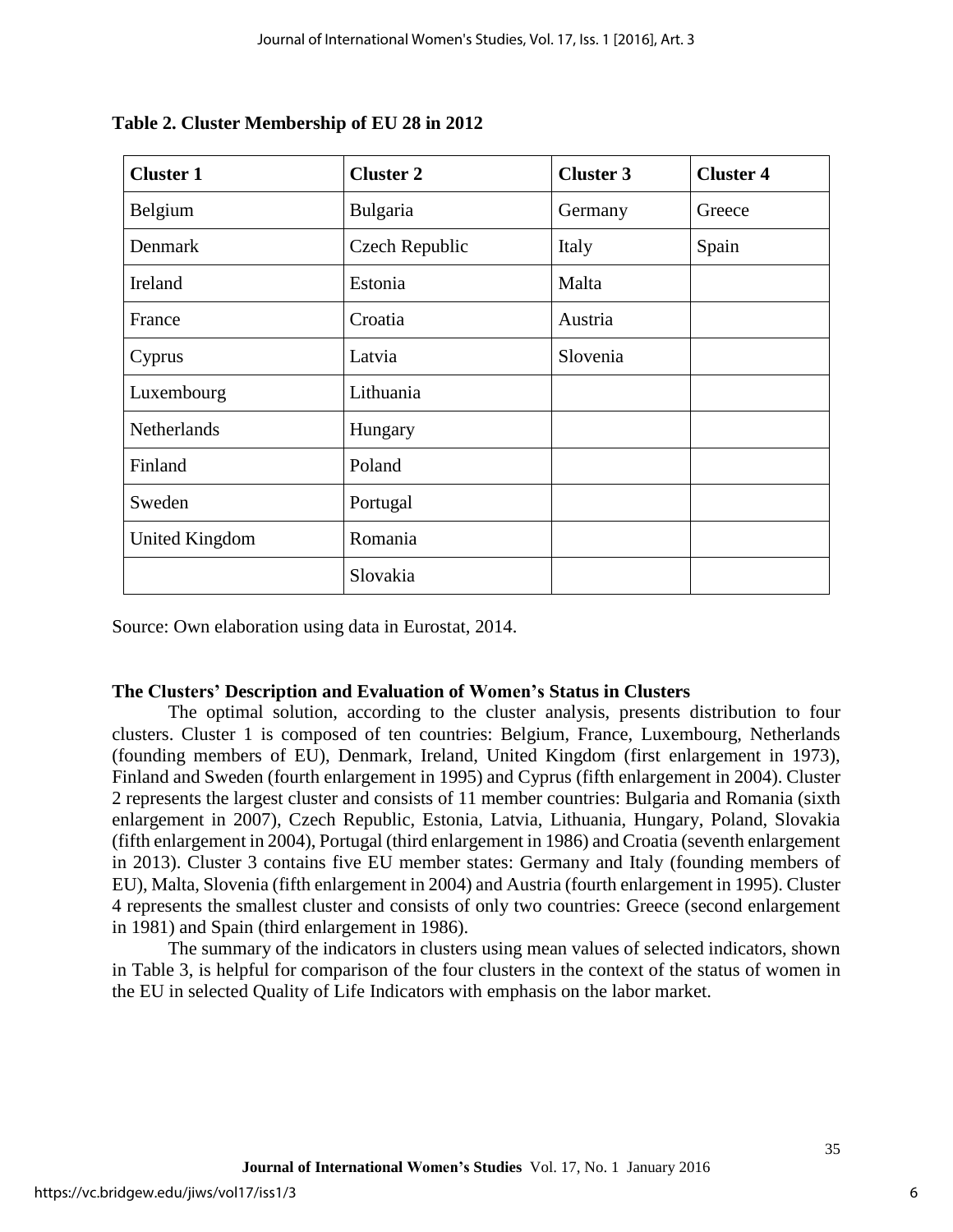|                             | <b>Cluster 1</b> | <b>Cluster 2</b> | <b>Cluster 3</b> | <b>Cluster 4</b> |
|-----------------------------|------------------|------------------|------------------|------------------|
| Education $(\% )$           | 34.030           | 24.109           | 19.540           | 27.450           |
| <b>Weekly hours of work</b> | 39.320           | 40.455           | 40.240           | 40.950           |
| <b>Income (EUR)</b>         | 21 852.10        | 5 143.00         | 15 795.20        | 10 584.00        |
| Risk of poverty $(\% )$     | 14.720           | 17.891           | 16.720           | 22.850           |
| Unemployment rate $(\% )$   | 8.090            | 11.791           | 7.720            | 26.750           |
| Life expectancy (years)     | 82.660           | 79.500           | 82.880           | 83.650           |

**Table 3: Summary of Indicators in Clusters (Mean Values)**

Source: Own elaboration using data in Eurostat, 2014.

According to Table 3, the highest average value for the Education indicator is represented in Cluster 1, with more than 34% of women having achieved first and second stage of tertiary education. The lowest average value of this indicator is Cluster 3, with the value below 20%. Cluster 1 also achieved the highest average yearly net income for women with more than 21,852 EUR. On the other hand, the lowest average value of yearly net income for women is found in Cluster 2 with 5,143 EUR. In 2012, Cluster 1, which achieves the highest average yearly net income for women, surprisingly achieved the lowest average value for weekly hours of work for women (34.03 hours per week). The possible interpretation of this situation can be a different distribution of women's jobs in particular sectors. We assume that in countries from Cluster 1, most of the employed women work in services sector and the minority of them in sectors of agriculture or industry. On the contrary, Cluster 4 represents countries in which women spend an average of more than 40.9 hours a week at work. We can describe Cluster 1 with the lowest risk of poverty, characterized by 14.72% of women who are at this risk. On the contrary, this indicator in Cluster 4 suggests more than 22.8 % of women are at risk. The lowest average unemployment rate was achieved in Cluster 3 (7.72%) and the highest average unemployment rate was measured in Cluster 4 (26.75 %). The lowest average life expectancy of women was measured in Cluster 2 countries (79.5 years) and the highest level of average life expectancy for women is in Cluster 4 countries (83.65 years). The biggest differences in average values in selected indicators that we can see are between Cluster 1 and Cluster 4.

## **Conclusions**

The result of our analysis reveals that there are differences among EU countries. We can identify four clusters with similar characteristics of Quality of Life Indicators. According to the results, our hypothesis that "The Status of women within different EU member countries in selected Quality of Life Indicators with an emphasis on labor market does not differ from one country to another" is rejected.

We can define Cluster 1 as a cluster of countries (Belgium, France, Luxembourg, Netherlands, Denmark, Ireland, United Kingdom, Finland, Sweden, and Cyprus) with the best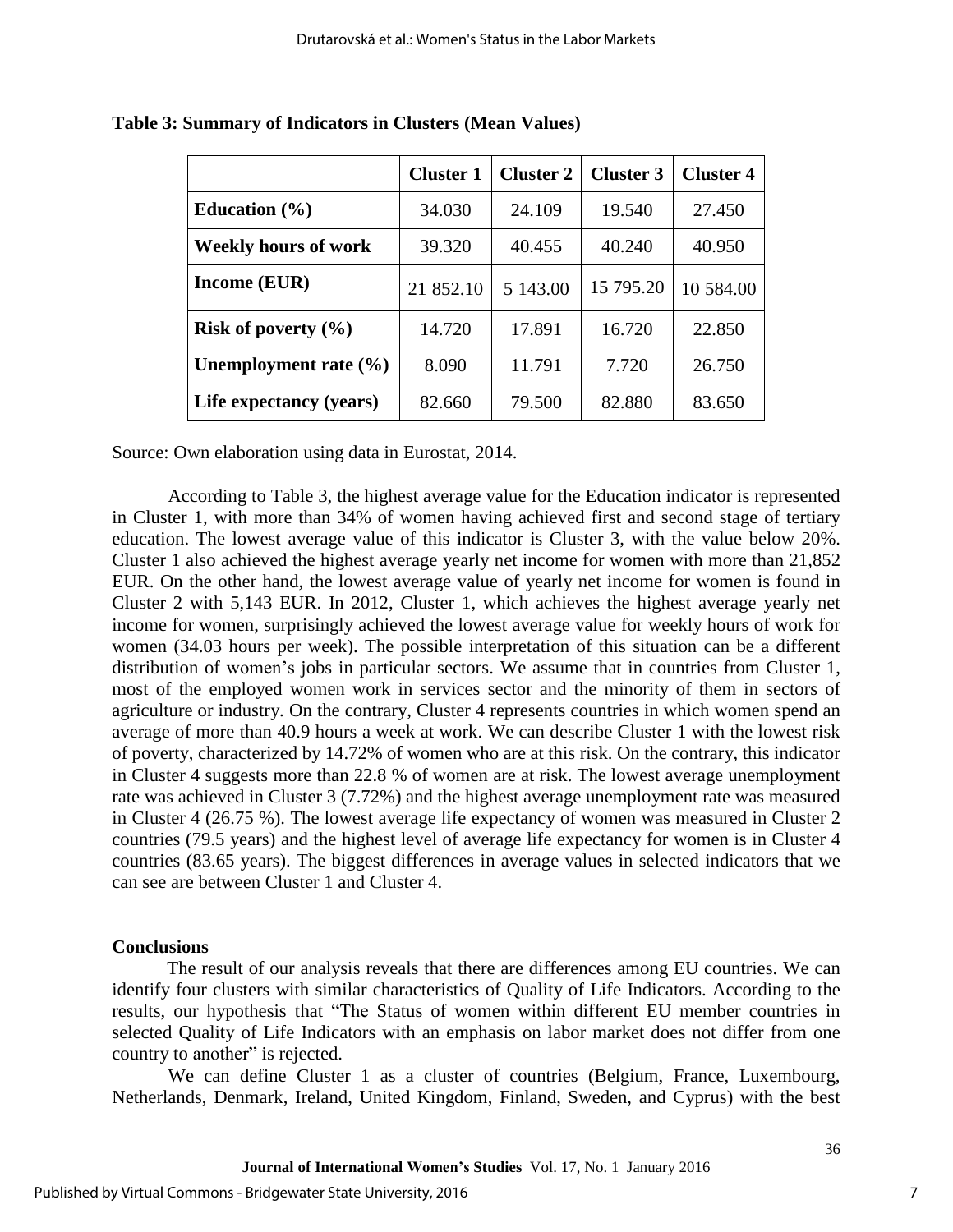results in selected indicators. It is possible to call this cluster the most "woman-friendly" in the context of selected labor market characteristics. Cluster 4 (Spain and Greece) and Cluster 2 (Bulgaria, Romania, Czech Republic, Estonia, Latvia, Lithuania, Hungary, Poland, Slovakia, Portugal, Croatia) can be, on the other hand, defined as clusters with worse results in selected indicators. Cluster 4 has the worst results in the "risk of poverty" and "unemployment rate" categories as well as slightly higher working hours than the rest. But the other three indicators are better here than in the other clusters. Cluster 2 has the worst results in "income" and "life expectancy" and in the rest of the indicators, its results reach only the lower average.

According to our results, we suggest that there should be further research and deeper analysis of the dissimilarities of the status of women in the labor markets of the EU countries among these four determined clusters. Dissimilarities can be caused by different distribution of sector employment of women in clusters. Also the weights of the indicators could be defined therefore making other factors more important to stress.